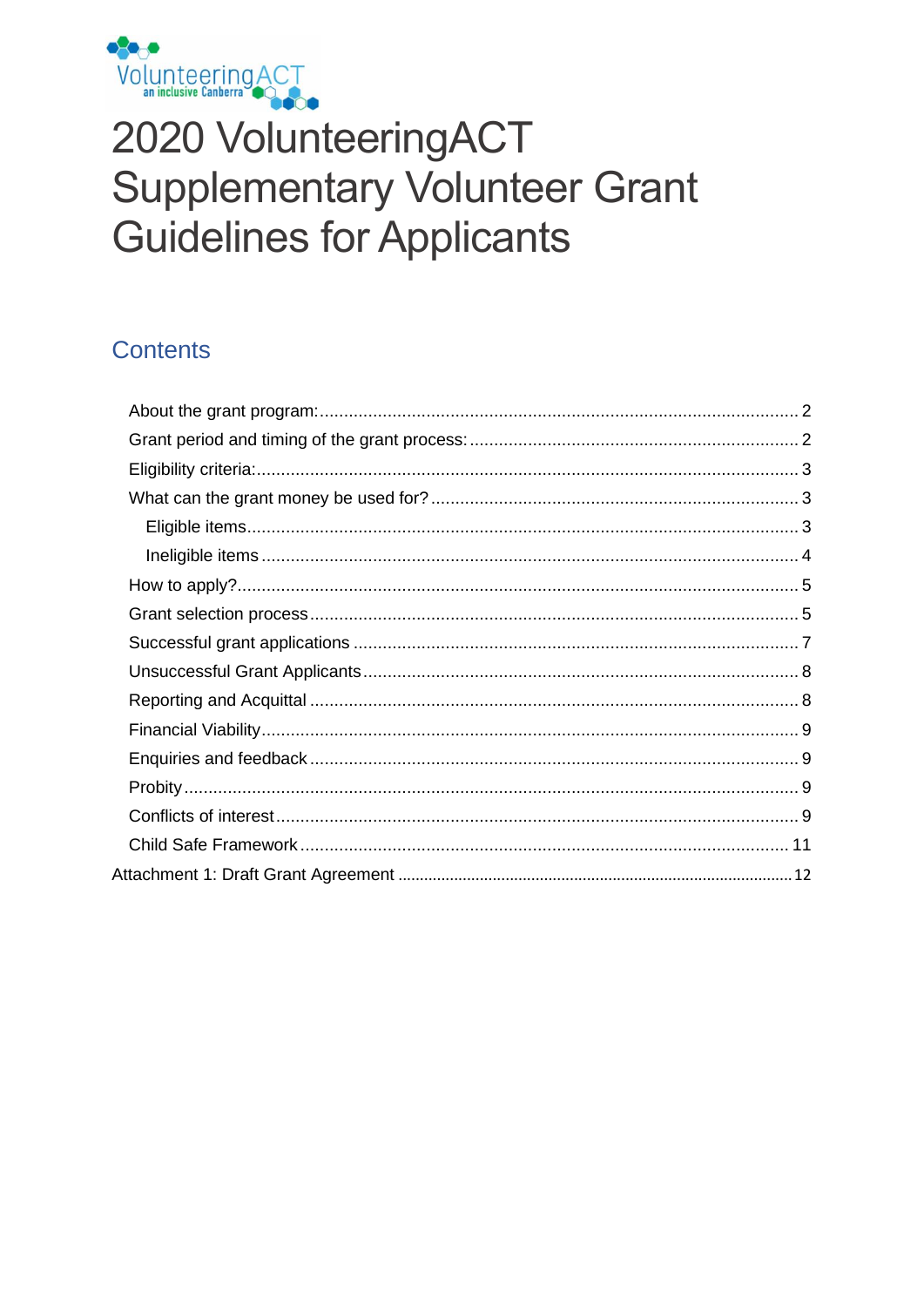

# <span id="page-1-0"></span>About the grant program:

The Australian Government has provided the State and Territory volunteering peak bodies<sup>1</sup> with funding, proportionate to the population of each State/ Territory, to administer a 2020 Supplementary Grants program to volunteer involving organisations. The purpose of the funding is to support the efforts of Australia's volunteers as well as to encourage and increase participation in volunteering by on-funding grants to provide small amounts of money that organisations and community groups can use to help their volunteers.

The 2020 Supplementary Grants are designed to support volunteer involving organisations with a high proportion (over 40%) of volunteers to:

- Help support the efforts of Australia's volunteers
- Help support the inclusion of vulnerable people through volunteering
- Encourage, support, and increase participation in volunteering
- Post COVID-19 re-engagement activities for volunteers
- Adapting practices to support volunteers' safety in relation to COVID-19

Grants of between \$1,000 - \$5,000 are available to enable volunteer involving organisations to strengthen community functioning by increasing participation in volunteering. A total pool of \$123,250 will be available within the ACT.

All applications must be submitted online in their local State/ Territory through their volunteering peak body [https://www.volunteeringact.org.au/services/supplementary](https://www.volunteeringact.org.au/services/supplementary-volunteer-grants/)[volunteer-grants/.](https://www.volunteeringact.org.au/services/supplementary-volunteer-grants/)

In developing these grant guidelines the State and Territory volunteering peak bodies<sup>1</sup> have adhered to the [Commonwealth Grant Rules and Guidelines,](https://www.finance.gov.au/government/commonwealth-grants/commonwealth-grants-rules-guidelines) with a particular emphasis on the seven key principles of the administration:

- Robust planning and design
- Collaboration and partnership
- Proportionality
- An outcomes orientation
- Achieving value with relevant money
- Governance and accountability
- Probity and transparency

In addition, the principle of proportionality has been applied to the development of this grant application process and the guidelines as consistent with the [Commonwealth Grant Rules](https://www.finance.gov.au/government/commonwealth-grants/commonwealth-grants-rules-guidelines)  [and Guidelines.](https://www.finance.gov.au/government/commonwealth-grants/commonwealth-grants-rules-guidelines)

# <span id="page-1-1"></span>Grant period and timing of the grant process:

| Opening date                         | Tuesday 25 August 2020           |
|--------------------------------------|----------------------------------|
| Closing date and time                | 11.59pm Sunday 20 September 2020 |
| Successful applicants to be notified | By 4 December 2020               |
| Grant funding to be expended by      | 28 February 2021                 |
| <b>Enquiries</b>                     | VolunteeringACT                  |

<sup>1</sup> The Centre for Volunteering NSW, Volunteering ACT, Volunteering Qld, Volunteering SA/NT, Volunteering Tasmania, Volunteering Victoria, Volunteering WA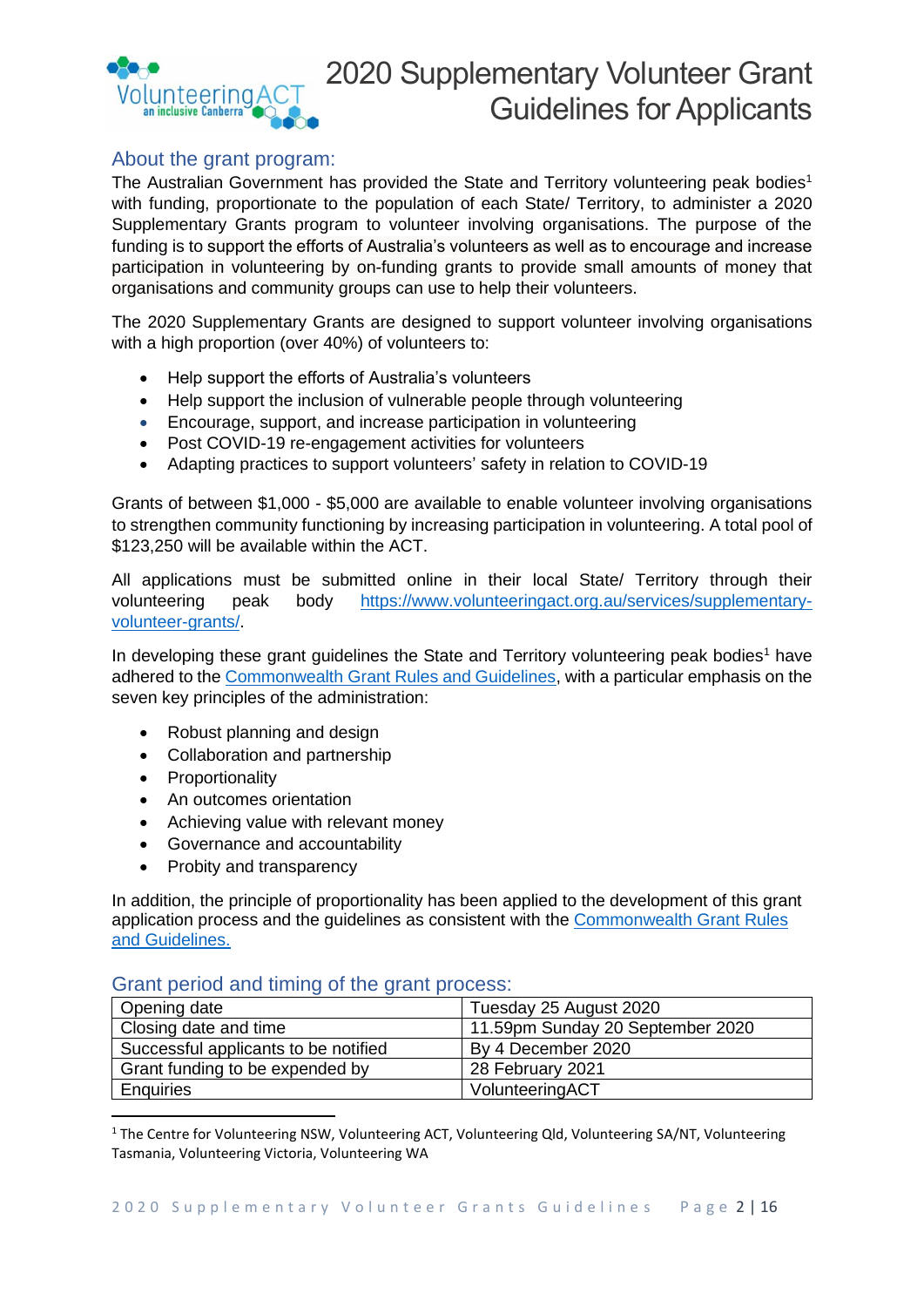

[grants@volunteeringact.org.au](mailto:grants@volunteeringact.org.au) (02) 6251 4060 [www.volunteeringact.org.au](http://www.volunteeringact.org.au/)

# <span id="page-2-0"></span>Eligibility criteria:

# **Who is eligible to apply for a grant?**

Organisations must meet the following criteria to apply:

- At least 40% of the organisation's workforce must be volunteers
- Be a not-for-profit organisation, non-corporate State / Territory Statutory Authority, Corporate Commonwealth Entity or Corporate State/ Territory Entity
- Have an Australian Business Number (ABN) or be willing to provide a Statement by Supplier Form (reason for not quoting an ABN). Please refer to the [Australian Tax](https://www.ato.gov.au/forms/statement-by-a-supplier-not-quoting-an-abn/)  [Office](https://www.ato.gov.au/forms/statement-by-a-supplier-not-quoting-an-abn/) for further information
- Have an account with an Australian Financial Institution

# **Who is not eligible to apply for a grant?**

- An organisation that has received a grant under the 2019/ 2020 Volunteer Grant round [\(click here](https://www.communitygrants.gov.au/grants/volunteer-grants-activity-2019-20) to see the list)
- A sole trader
- A for-profit organisation
- An international entity
- Government-based enterprise
- State and Federal Government agencies (excluding those listed above)
- Local Government Authorities
- Any institutions that have been named in applications but have failed to sign on to the Australian National Redress scheme

# <span id="page-2-1"></span>What can the grant money be used for?

# <span id="page-2-2"></span>**Eligible items**

Volunteer involving organisations can use the small grant program for items and activities that support and benefit the organisation's volunteers, such as:

# • **Small equipment items**

- o Computer equipment
- o First aid and safety equipment, landscape/ gardening equipment
- o Heating/ cooling equipment
- o Leisure and sporting equipment
- o Household/ cleaning items
- o Outdoor furniture and equipment
- o Kitchen appliances
- o Storage equipment
- o Tools/ power tools/ construction tools
- o Whitegoods and major appliances
- **Transport costs of volunteers with a disability**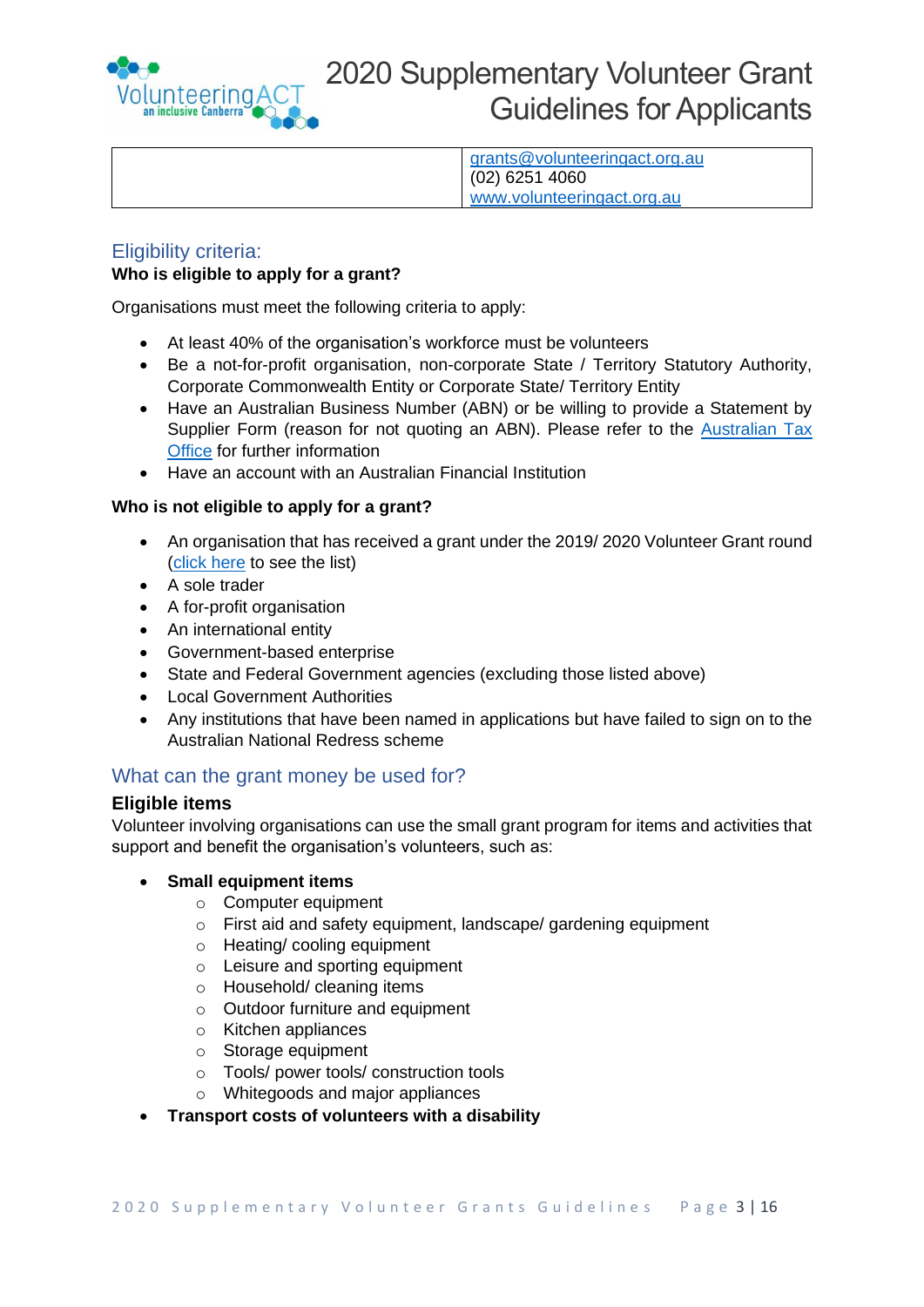

- o Contribute to the reimbursement of transport costs incurred by volunteers with disability, who are unable to drive
- **Fuel costs incurred by volunteers**
	- o Contribute to the reimbursement of volunteers' fuel costs who use their own car/ vehicle when undertaking their volunteering activities
- **Training for volunteers**
	- o Contribute to the costs of training courses for volunteers
- **Background screening checks of volunteers**
	- o Contribute to the cost of Police checks (also called Criminal History checks) or Working with Vulnerable People checks (also called Working with Children checks)
- **Post COVID-19 re-engagement activities for volunteers**
	- $\circ$  Events to reengage and welcome back volunteers once volunteer programs can recommence post COVID-19 such as morning tea, BBQ, etc Please note: Organisations will need to abide by public health directives to ensure such events are safe, e.g. required social distancing, etc
	- o Re-designing volunteer roles based on service need and volunteer interest and skills
	- o Re-designing volunteer programs to be suitable in a COVID-19 environment, e.g. purchasing technology so a volunteer program can operate remotely.
	- o Volunteer team building events

# • **Adapting practices to support volunteers' safety in relation to COVID-19**

- o Resourcing to adapt policies and procedures for volunteering programs to allow volunteers to safely return, e.g. signage, use of equipment, etc
- o Collateral development and printing in relation to signage for volunteers' safety and health
- o PPE for volunteers
- o Handwashing facilities
- o WHS training

# <span id="page-3-0"></span>**Ineligible items**

Volunteer involving organisations cannot use the small grant program for:

- Items that do not directly benefit the organisation's volunteers
- Advertising, logos, banners, display boards, uniforms, badging, or other things that advertise the organisation/ community group (and do not link to increasing volunteer participation)
- Administration and running costs of the organisation
- Organisations/ community groups are not permitted to charge a fee for administering their volunteer grant
- Costs already incurred. Grants will not be provided to cover retrospective costs
- Goods and services delivered by State/ Territory volunteering peak bodies
- Fuel costs that are not eligible:
	- o Fuel already paid for by other sources
	- o Fuel to operate the organisation's equipment, vehicles, or machinery
	- o Fuel used by paid staff, members or participants who are not volunteers of the organisation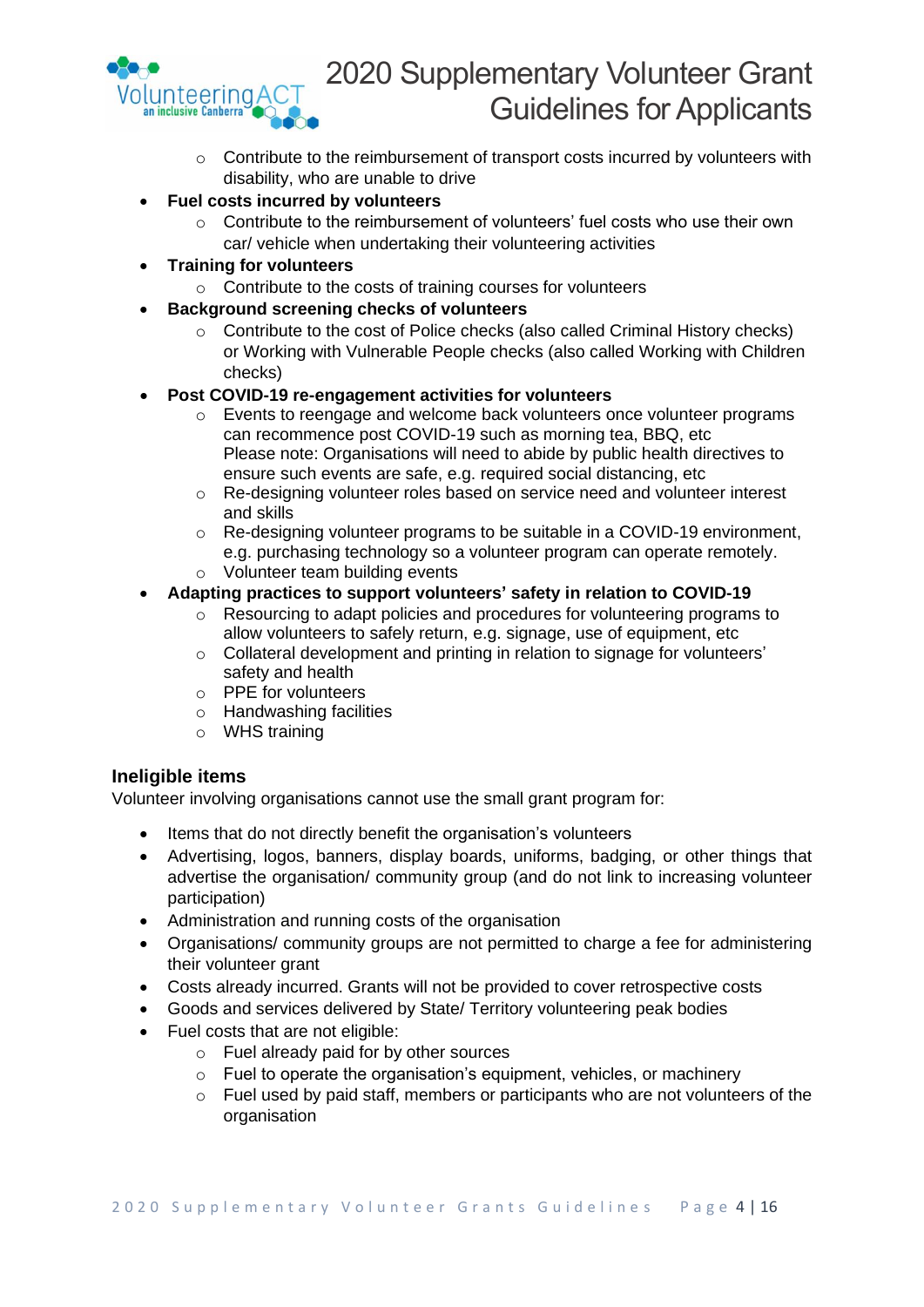

- o Fuel costs to travel to and from a conference or event where the person is not volunteering
- Transport costs that are not eligible:
	- o Transport already paid for from other sources e.g. State/ Territory Governments, community groups, etc
	- o Transport which is not reasonably priced
	- o Transport which is not for volunteering work
	- o Travel for an organisation's paid staff
	- o Travel for members or participants who are not volunteers of the organisations
- Ineligible training costs:
	- o Costs that have already been paid for from other sources
	- o Costs for courses that are not reasonably priced
	- o Costs for the training of paid staff, organisational members, or participants/ clients of the organisation
	- o Costs to meet the training expenses of another organisation's volunteers
	- $\circ$  Training materials, travel to and from training, and venue hire
- Background screening checks of volunteers that are not eligible:
	- $\circ$  If the checks are already paid for from another source or if they are not reasonably priced

# <span id="page-4-0"></span>How to apply?

Before applying, you must read and understand these guidelines.

To apply you must:

- Meet all eligibility criteria
- Complete the online application form and provide all required information
- Be an authorised signatory for the organisation (e.g. Chief Executive Officer, President, Chairperson, Treasurer or Secretary)
- Submit your application online before the grant period closes

If you are reading these guidelines on behalf of someone else and that person is experiencing any barriers to completing the application, please contact us on (02) 6251 4060 so that we are able to support them to apply.

If you have questions about any part of the application process or are experiencing technical difficulties, please call or email us at [grants@volunteeringact.org.au.](mailto:grants@volunteeringact.org.au)

**Please note:** You cannot change your application once it has been submitted.

You should keep a copy of your application and any supporting documents. You will receive an automated notification acknowledging the receipt of your application.

No late applications will be accepted.

# <span id="page-4-1"></span>Grant selection process

Assessments will be undertaken through a competitive grant process.

# **Selection process**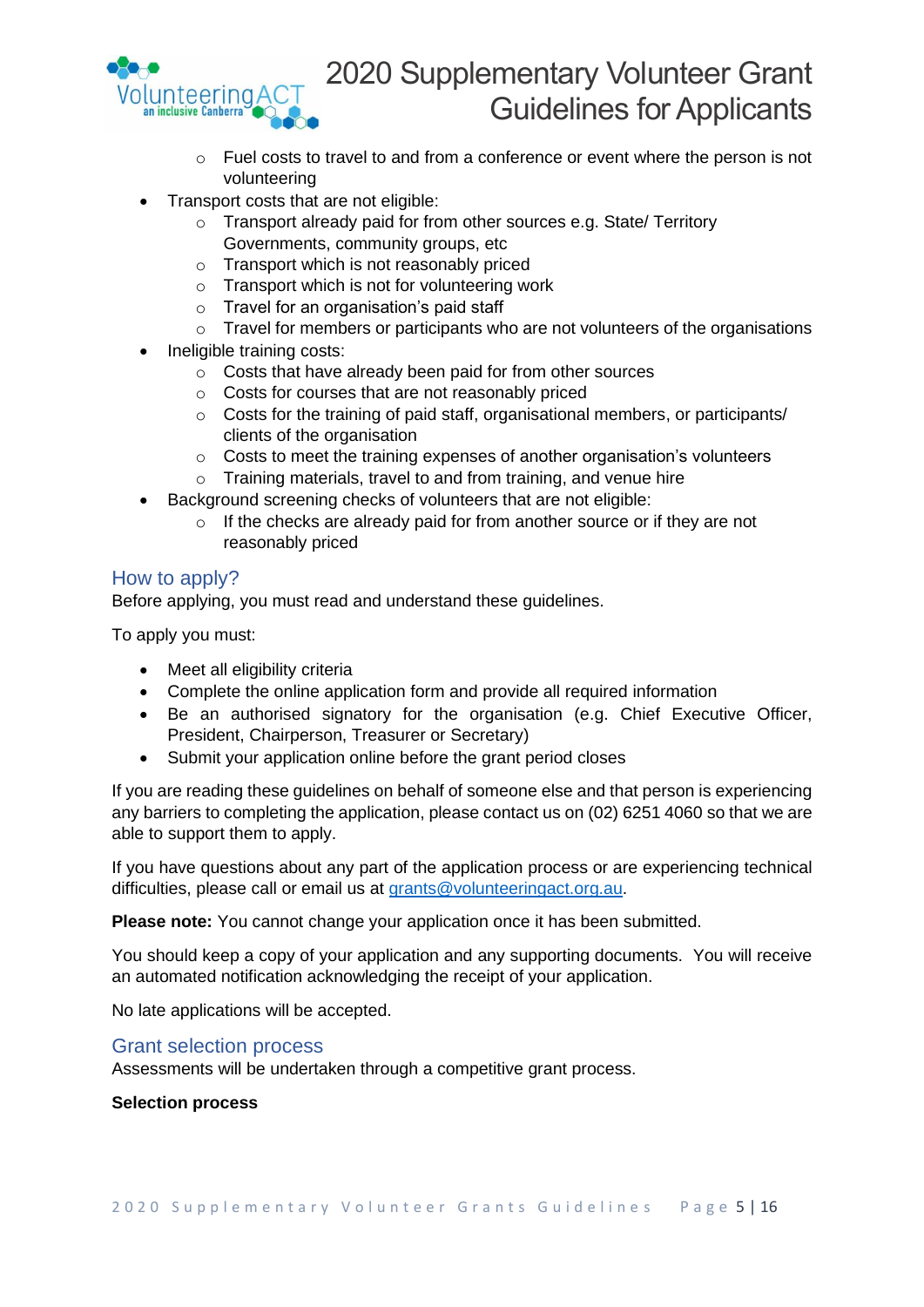

Each selection panel will be made up of representatives nominated by the relevant State/ Territory volunteering peak body. The State/ Territory volunteering peak body will provide chairing and secretariat duties for selection panel meetings. All panellists will have a working knowledge of the volunteering sector. All decisions throughout the selection process will be documented.

Prior to applications being reviewed by the selection panel, consideration will be given to the following criteria:

- Organisations that provide support to Indigenous people
- Organisations with a high ratio of volunteers
- The size of organisations
- Value of the grant
- Organisations providing volunteer programs that support vulnerable people
- Organisations that involve vulnerable people in their volunteer programs

Each selection panel will review grant applications based on merit and assessed against two equally weighted selection criteria noted below:

| Weighting                                                                     |
|-------------------------------------------------------------------------------|
| 50%                                                                           |
| Describe how this project will support the volunteers and the work they   50% |
|                                                                               |

All applications will be assessed using a common appraisal process however the assessment process may rely on knowledge or documentation other than the application form. If this occurs the reasons will be documented.

Through the review process, if there are equal weightings for a number of applications and there are not ample funds remaining to fund those projects, the selection panel will determine the successful applicants from the equal weightings by taking into consideration the current distribution of successful applicants across geographical area (metro, regional, rural, remote) and service type (e.g. animal welfare, sport and recreation, etc) to ensure a fair distribution of the funds across the sector.

Selection panellists will be required to declare any conflict of interest that they may have with any applicant.

A conflict of interest may arise:

- Where decision-makers or officials involved in grants administration have a direct or indirect interest, which may influence the selection of a particular grant activity
- Where members of external committees have a direct or indirect interest in informing a decision about expenditure or providing advice on grant opportunities
- Where a potential grantee has a direct or indirect interest, which may influence the selection of their proposed grant activity during the application process

In the decision-making process the selection panellists will be considering and ensuring proper use and management of public resources incorporating an assessment of value for money.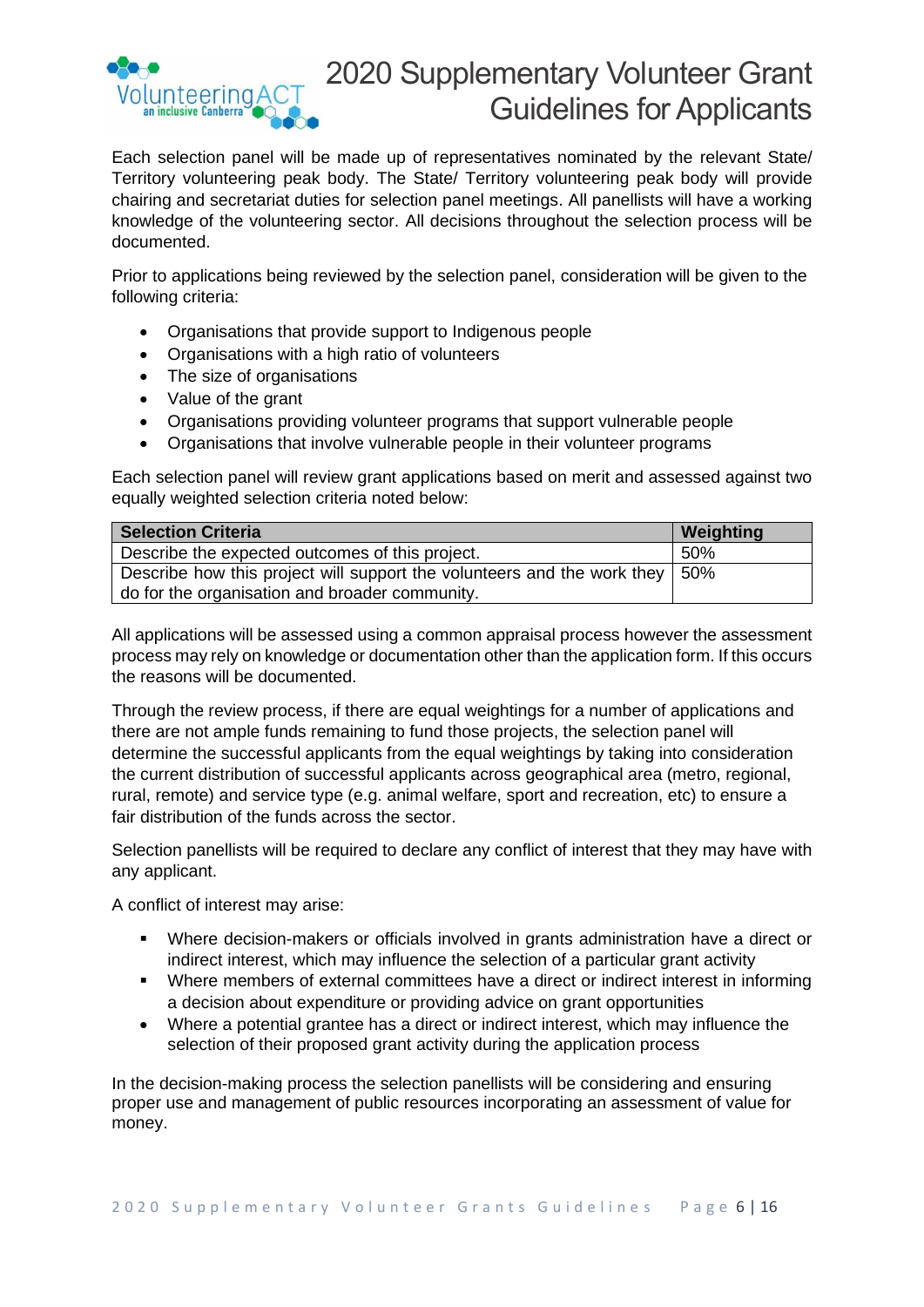

**Please note**: Under these Guidelines 'proper' means efficient, effective, economical, and ethical.

The approved list of successful applicants will be provided to the Department of Social Services for review and information.

Recommendations of the final outcome of the grants will be made to the Chief Executive Officer of the relevant State/ Territory volunteering peak body. The decision of the Chief Executive Officer will be final.

All applicants will be notified in writing of the outcome of their application.

Names of successful applicants will be published on the VolunteeringACT website.

Feedback on individual applications will not be given.

## **Due diligence**

An assessment process will be undertaken to ensure the validity and eligibility of applications as part of the due diligence process.

## **Organisations that submit multiple applications**

Multiple funding applications that are received from the same organisation (i.e. autonomous branches/ sub-groups sharing the same ABN, within each State/ Territory) will be assessed based on the remaining funding available and the selection criteria. Where multiple applications are received from the same organisation, the application that rates highest will be considered first for the merit list for funding. Additional applications from that same organisation will only be considered if all funding has not been expended to individual organisations in that State/ Territory*.*

# <span id="page-6-0"></span>Successful grant applications

Successful applicants will be notified by 4 December 2020 via email with a Letter of Agreement. Successful organisations may also be listed on the relevant State/ Territory volunteering peak body [www.volunteeringact.org.au.](http://www.volunteeringact.org.au/)

#### **Letter of agreement**

The letter of agreement will outline the eligible items approved for expenditure. Expenditure of grant funds must be made in line with the Letter of Agreement. For more information see *Attachment 1: Draft Grant Agreement.*

#### **How the grant will be paid**

The grant agreement will state the maximum grant amount to be paid. This amount will not exceed the maximum grant amount (i.e. \$5,000) under any circumstances. If extra costs are incurred by the organisation receiving the grant, these remain the responsibility of that organisation. VolunteeringACT will not be responsible for reimbursement of any extra costs.

100 per cent of the grant will be paid on execution of the grant agreement.

#### **Grant payments and GST**

GST is out of scope for 2020 Supplementary Volunteer Grants.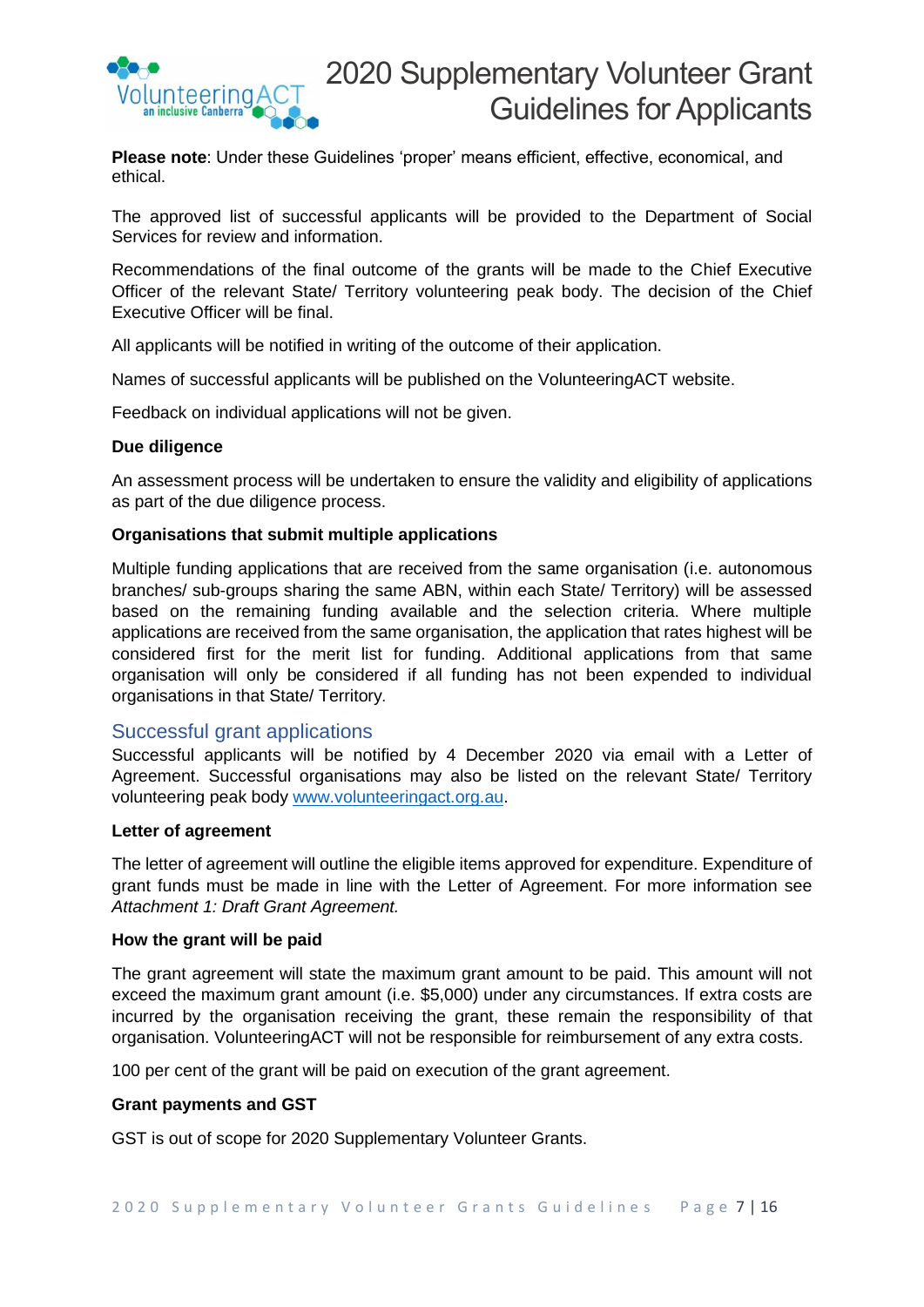

If you receive a grant, please consider speaking to a tax advisor about the effect of receiving a grant before you enter into a grant agreement. You can also visit the Australian Taxation Office website for more information. We cannot provide advice on your particular taxation circumstances.

# <span id="page-7-0"></span>Unsuccessful Grant Applicants

Unsuccessful grant applicants will be notified by 4 December 2020 in writing, via email of the outcome of their grant application.

# <span id="page-7-1"></span>Reporting and Acquittal

You do not have to report on how you spend the money for the 2020 Supplementary Volunteer Grants funding unless requested by VolunteeringACT. We may ask you to provide a financial declaration. The financial declaration will verify that you spent the grant in accordance with the grant agreement.

If you are asked to report, VolunteeringACT will require you to provide proof of purchase and to allow VolunteeringACT or the Australian Government's auditors to look at your records. The original receipts showing what you have purchased are required as proof and must be kept for five years.

The funded organisation is responsible for keeping a complete set of records for this purpose, even if staff responsible for the Letter of Agreement move on. This includes receipts for fuel and transport costs. It is not necessary to send receipts to VolunteeringACT, unless requested to do so.

If receipts are not available as evidence of expenditure then records of activity must be kept proving the expenditure was in accordance with the approved purposes of the grant, please see relevant examples below.

All funding must be spent by the Grant Agreement Completion Date, which is stated in the Letter of Agreement. Unspent funds must be returned to VolunteeringACT.

# **Fuel acquittal**

There are four different options for record keeping requirements for fuel costs. You can use any one of these options:

- A log book to record all car trips a person makes while undertaking volunteer work. This book would be proof of costs and should include details of each trip, including date, from/ to, reason for trip, and record of kilometres travelled (i.e. meter readings)
- An account at a local service station which provides for authorised volunteers to charge their approved fuel to the account. This would be paid directly by your organisation and account receipts provide sufficient proof
- Copies of actual fuel expenditure receipts
- Pre-paid petrol cards. Payment receipts would be sufficient proof of expenditure

# **Transport costs**

(Only applicable to volunteers living with a disability who cannot drive).

There are four different options for the record keeping requirements for transport costs. You can use any one of these options: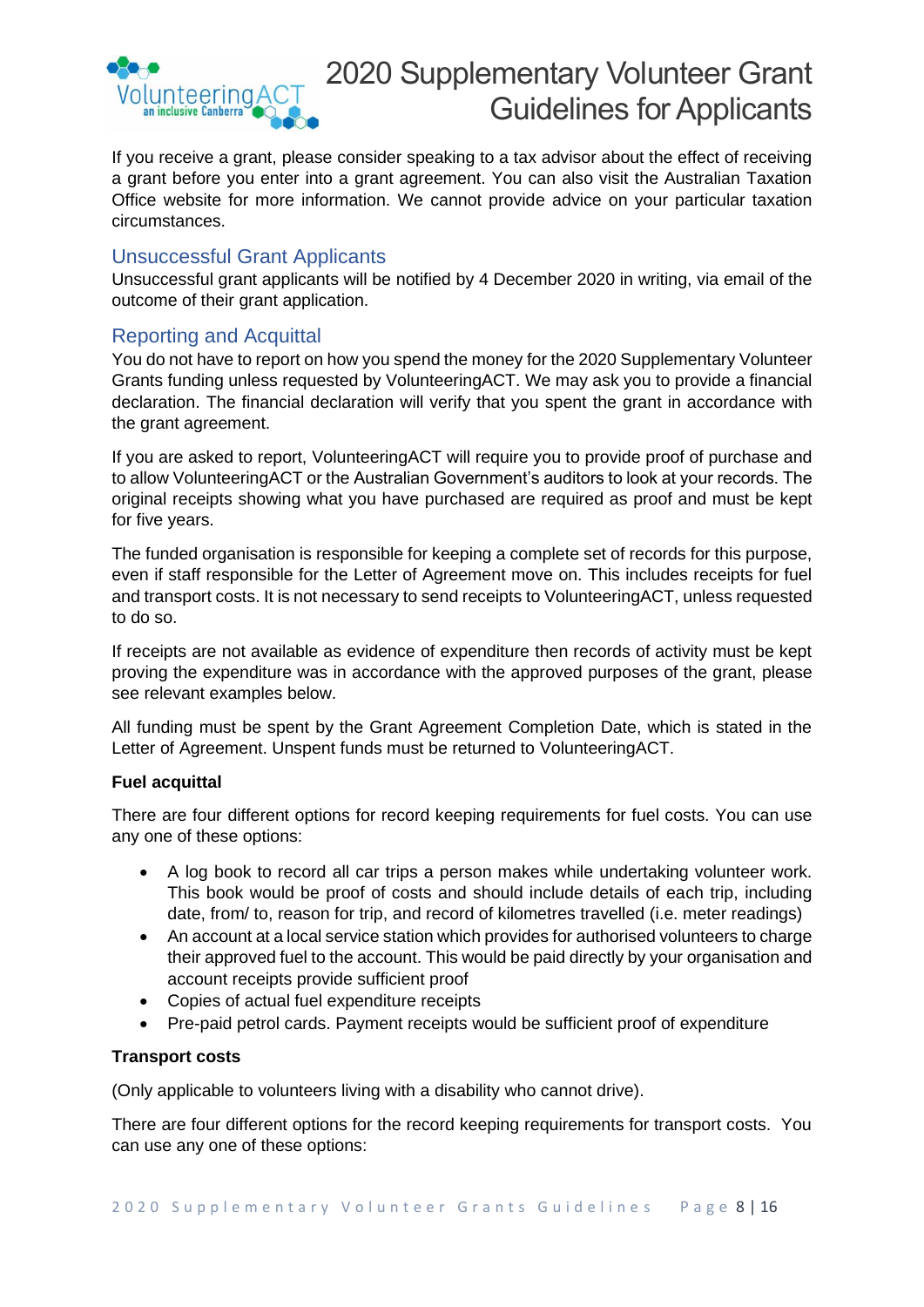

- Pre-paid travel cards. Payment receipts would be enough proof of spending
- Volunteers may use a log book to record all volunteer transport trips. This log book would be sufficient proof of travel costs. The book should include details of each trip, including date, from/ to, reason for trip, method of transport
- Copies of public transport tickets
- Copies of original receipts (e.g. taxi receipts)

# <span id="page-8-0"></span>Financial Viability

Applicants may be subject to a financial viability assessment. The financial viability assessment forms part of the risk mitigation strategy and can include:

- Establishing whether relevant persons have any adverse business history (e.g. current or past bankruptcy)
- Assessment of the financial health of an entity

We will advise you if your organisation is subject to a financial viability assessment.

# <span id="page-8-1"></span>Enquiries and feedback

Complaints about this grant opportunity and/ or selection process may be made in writing to: [grants@volunteeringact.org.au.](mailto:grants@volunteeringact.org.au) All complaints will be treated confidentially and investigated appropriately, including by an external party if required.

## **Escalated Complaints**

If you do not agree with the way VolunteeringACT has handled your complaint, a third party may be involved to assist in resolving the complaint.

# <span id="page-8-2"></span>**Probity**

VolunteeringACT will be responsible for ensuring that the grant process is fair, according to the published guidelines, incorporates appropriate safeguards against fraud, unlawful activities and other inappropriate conduct, and is consistent with the Commonwealth Grants Rules and Guidelines [\(CGRGs\)](https://www.communitygrants.gov.au/).

# <span id="page-8-3"></span>Conflicts of interest

If later you think there is an actual, apparent, or perceived conflict of interest as part of the grants process, you must inform VolunteeringACT in writing immediately.

Any conflicts of interest could affect the performance of the grant opportunity or program. There may be a conflict of interest, or perceived conflict of interest, if VolunteeringACT staff, any member of the selection panel and/ or you or any of your personnel has a:

- Professional, commercial, or personal relationship with a party who can influence the application selection process, (e.g. an Australian Government officer or member of an external panel)
- Relationship with or interest in, an organisation that is likely to interfere with or restrict the applicants from carrying out the proposed activities fairly and independently
- Relationship with, or interest in, an organisation from which they will receive personal gain because the organisation receives a grant under the grant program/ grant opportunity. You will be asked to declare, as part of your application, any perceived or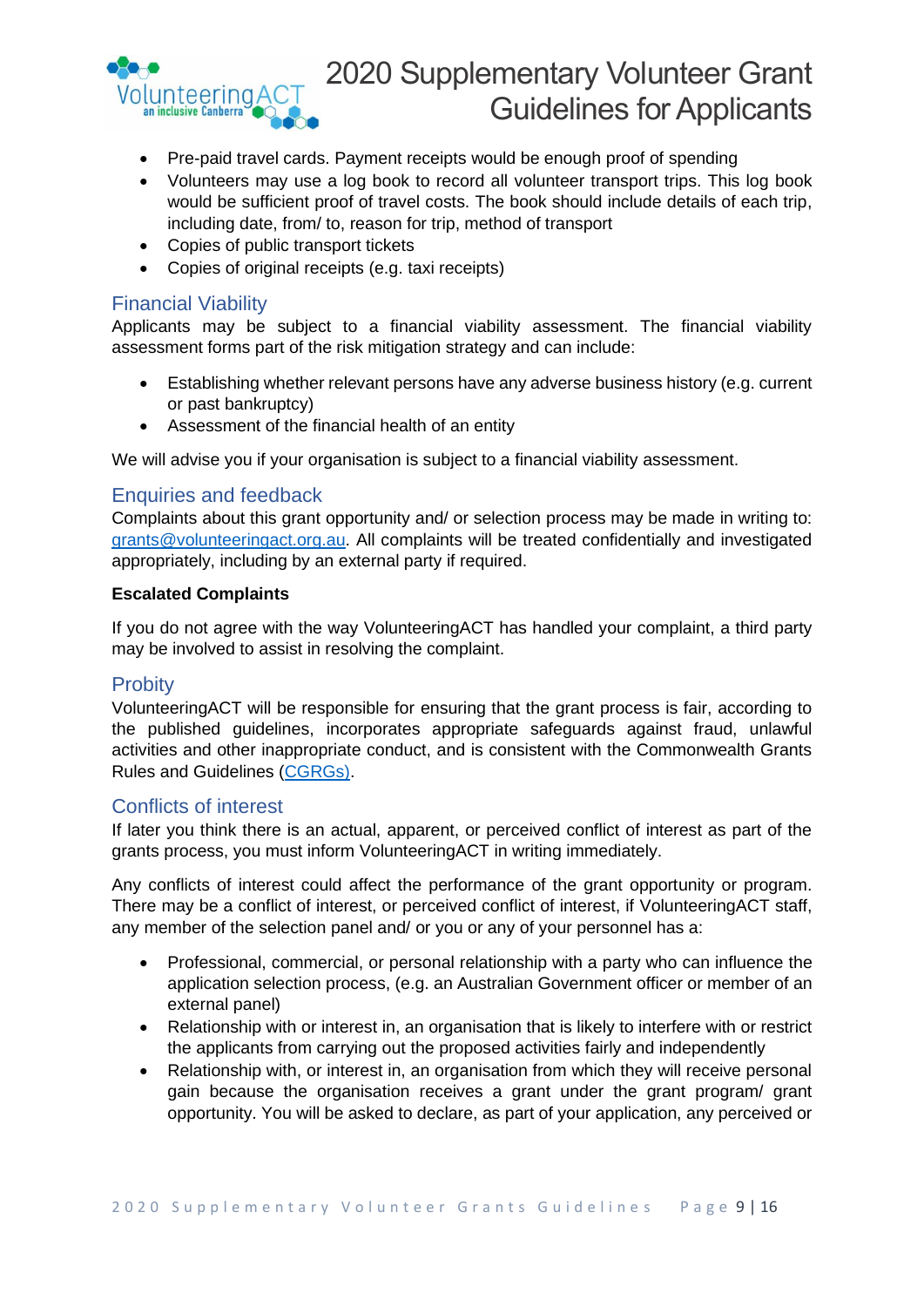

existing conflicts of interests or that, to the best of your knowledge, there is no conflict of interest

# **Privacy**

We treat your personal information according to the Privacy Act 1988 and the Australian Privacy Principles. This includes letting you know:

- What personal information we collect
- Why we collect your personal information
- To whom we give your personal information

In submitting a grant application under this opportunity, you agree to VolunteeringACT collecting your personal information, including your name, contact details and role in your organisation, in order to assess your application and for the purpose of grants administration.

If you do not provide this information, we cannot assess your grant application.

We may share the information you give us in your application, including personal information, with the nominated personnel such as the selection panel and Department of Social Services.

As part of your application, you also declare your ability to comply with the Privacy Act 1988 and the Australian Privacy Principles and impose the same privacy obligations on officers, employees, agents and subcontractors that you engage to assist with the activity, in respect of personal information you collect, use, store, or disclose in connection with the activity.

# Confidential Information

Other than information available in the public domain, you agree not to give out to any person or organisation, other than VolunteeringACT, any confidential information relating to the grant application and/ or agreement, without our prior written approval. The obligation will not be breached where you are required by law, Parliament or a stock exchange to disclose the relevant information or where the relevant information is publicly available (other than through breach of a confidentiality or non-disclosure obligation).

We may at any time, require you to arrange for you or your employees, agents, or subcontractors to give a written undertaking relating to nondisclosure of our confidential information in a form we consider acceptable. We will keep any information in connection with the grant agreement confidential to the extent that it meets all three conditions below:

- You clearly identify the information as confidential and explain why we should treat it as confidential
- The information is commercially sensitive
- Revealing the information would cause unreasonable harm to you or someone else

We will not be in breach of any confidentiality agreement if the information is disclosed to:

- VolunteeringACT employees and contractors to help us manage the program effectively
- Employees and contractors of VolunteeringACT so we can research, assess, monitor and analyse our programs and activities
- The Department of Social Services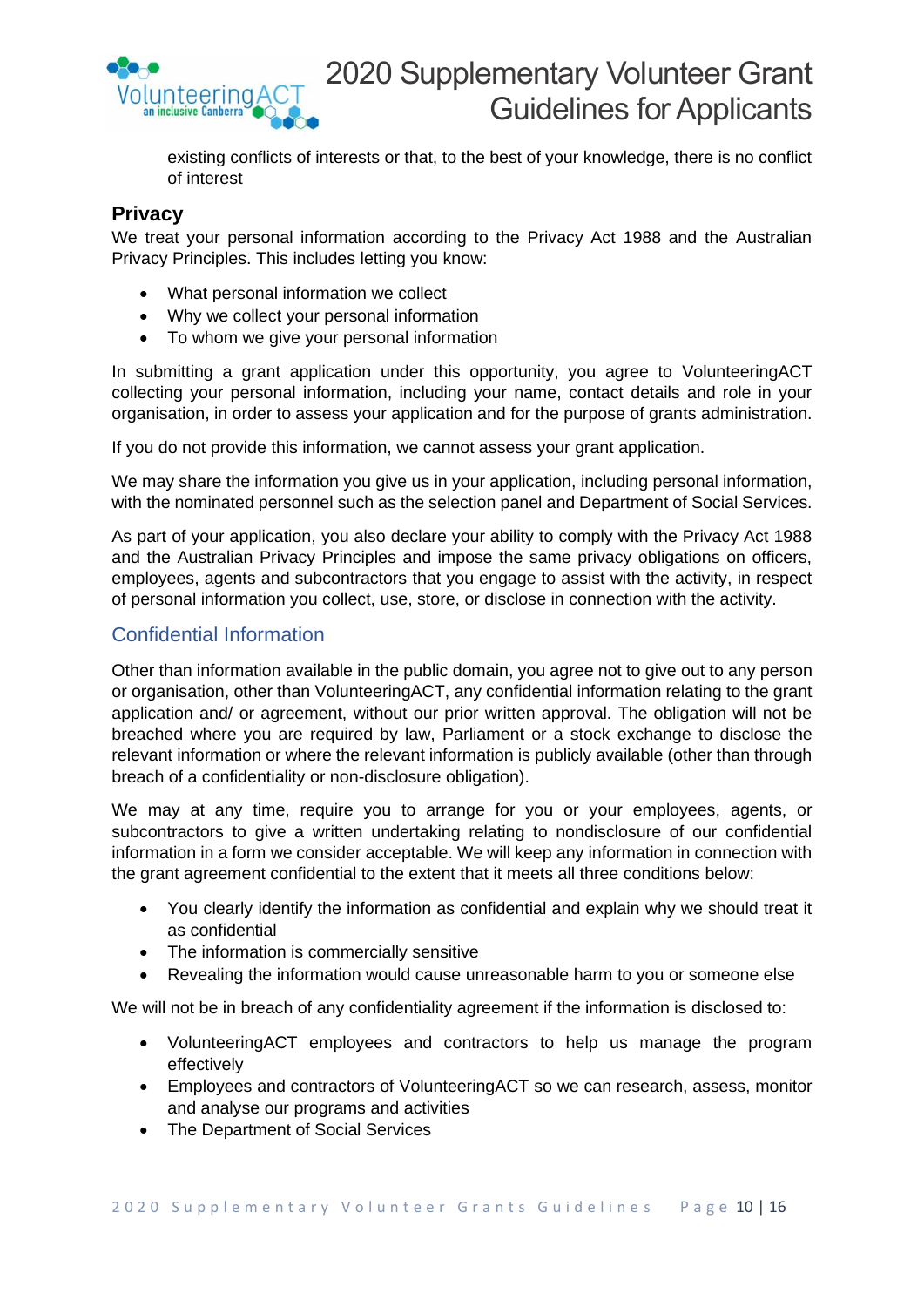

The grant agreement may also include any specific requirements about special categories of information collected, created, or held under the grant agreement.

# <span id="page-10-0"></span>Child Safe Framework

The Royal Commission into Institutional Responses to Child Sexual Abuse highlighted the need for organisations to adopt child safe practices including appropriate screening of staff, mandatory reporting, and adoption of the National Principles for Child Safe Organisations.

A child safety clause may be included in a grant agreement where the grant is for:

- Services directly to children
- Activities that involve contact with children that are a usual part of, and more than incidental to, the grant activity
- A child safety clause may also be included in the grant agreement if the grant activity involves children more broadly.

The successful applicant will be required to comply with all child safety obligations included in the grant agreement published with this grant opportunity or notified to the successful applicant prior to execution of the grant agreement. Irrespective of the child safety obligations in the grant agreement you must always comply with your State/ Territory legislative requirements for working with children and mandatory reporting.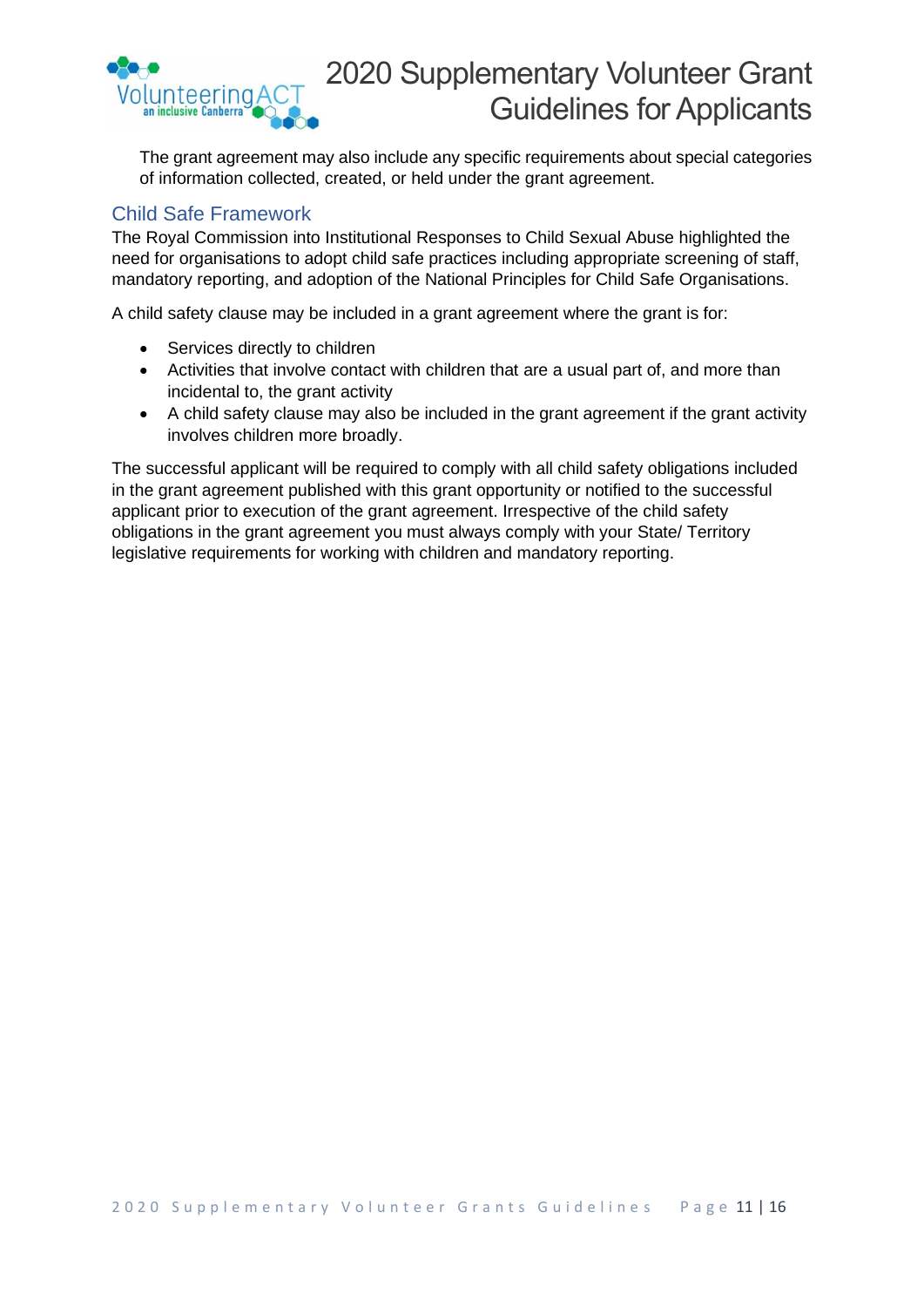

# <span id="page-11-0"></span>Attachment 1: Draft Grant Agreement

# **Application Number:**

# **Activity Details**

The 2020 Supplementary Volunteer Grants Activity is part of the Australian Government and VolunteeringACT's work to support the efforts of Australia's volunteers. The 2020 Supplementary Volunteer Grants Activity provides grants of between \$1,000 and \$5,000 to community organisations which they can use to help their volunteers.

## **Organisation Details**

| <b>Organisation Name</b> |  |
|--------------------------|--|
| <b>Organisation ABN</b>  |  |
| <b>Contact Name</b>      |  |
| <b>Contact Number</b>    |  |
| <b>Contact Email</b>     |  |
| Contact Person's DOB     |  |

# **Grant**

The amount of the grant is <\$> total (GST exclusive)

| Item         | Amount (\$) |
|--------------|-------------|
|              |             |
|              |             |
|              |             |
|              |             |
|              |             |
| <b>Total</b> |             |

Organisations are not permitted to charge a fee for administering 2020 Supplementary Volunteer Grants. The Activity starts on <insert date> and all funds must be spent by 28 February 2021. Any unspent funds will need to be returned.

You may change the item that your organisation has applied for during the Activity Period provided it is an eligible item You do not need to advise the Grantor.

The grant is solely for the purpose set out in the Grant Agreement. Further information about the requirements for spending the grant can be found in the Grant Opportunity Guidelines.

**Please note:** That giving false or misleading information to the State/ Territory peak body/ Department of Social Services is a serious criminal offence. Persons who do so may be prosecuted under Section 137.1 of the Commonwealth Criminal Code Act 1995.

# **A remittance advice will be issued by VolunteeringACT on payment.**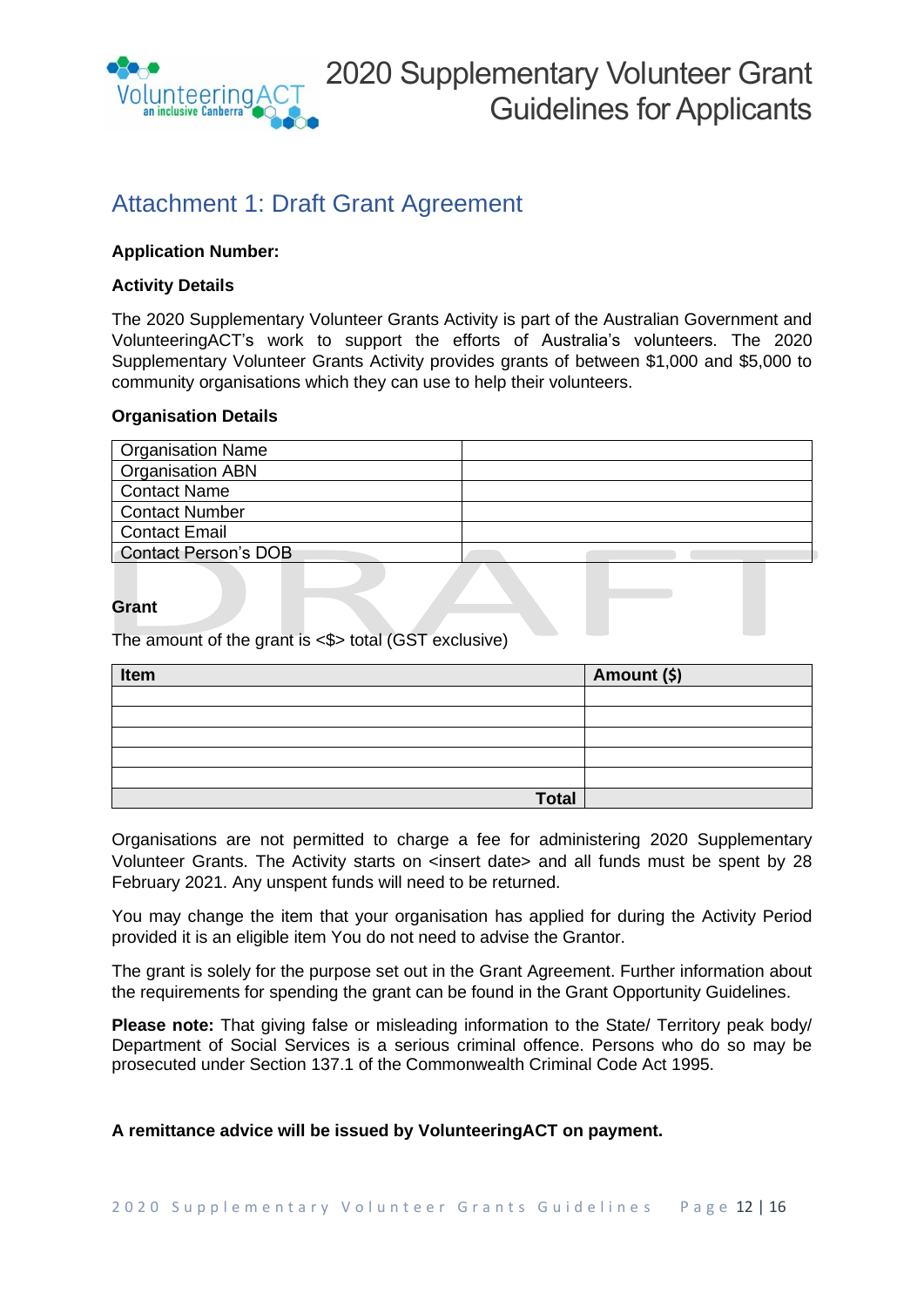

Subject to the Grantee's compliance with this Agreement, payment(s) will be made into the following bank account:

| Your bank account details | <b>Financial Institution</b> |  |
|---------------------------|------------------------------|--|
|                           | <b>BSB</b>                   |  |
|                           | <b>Account Number</b>        |  |
|                           | <b>Account Name</b>          |  |

The Grant must be held in an account in the Grantee's name and which the Grantee controls, with an authorised deposit-taking institution authorised under the Banking Act 1959 Page 4 of 10 [Commonwealth](https://www.finance.gov.au/government/commonwealth-grants/commonwealth-grants-rules-guidelines) .

If you did not provide your organisation's bank account details on your Application Form, or the details provided were incorrect, details of the correct bank account must be submitted by <insert date>.

Providing false or misleading information is a serious offence under the Criminal Code 1995 and we will investigate any false or misleading information and may exclude your application from further consideration.

# **Confirmation of Agreement**

<insert organisation>, <insert ABN> (the 'Grantee') agrees to use the Grant to undertake the Grant Activity in accordance with this letter, the Grant Guidelines and the application which together forms the Agreement between the Grantee and VolunteeringACT, 30433789697 in relation to the Grant.

This Agreement will commence on <insert date> unless the Grantee has advised VolunteeringACT in writing (email) by <insert date> that it does not wish to enter into a Grant Agreement. In that event, no Grant payment(s) will be made to the Grantee.

# **Grant Agreement Terms and Conditions**

VolunteeringACT, as the Grantor, is administering this grant on behalf of the Department of Social Services and as such is disbursing Commonwealth funds.

# **1. Undertaking the Grant Activity**

The Grantee agrees to use the Grant and undertake the Grant Activity in accordance with this Agreement.

# **2. Acknowledgements**

The Grantee agrees to acknowledge the support of VolunteeringACT and the Commonwealth's support in any material published in connection with this Agreement in the following way: Funded by the Australian Government Department of Social Services and supported by VolunteeringACT.

#### **3. Notices**

The Grantee agrees to notify the Grantor of anything reasonably likely to affect the performance of the Grant Activity, including any actual, perceived or potential conflict of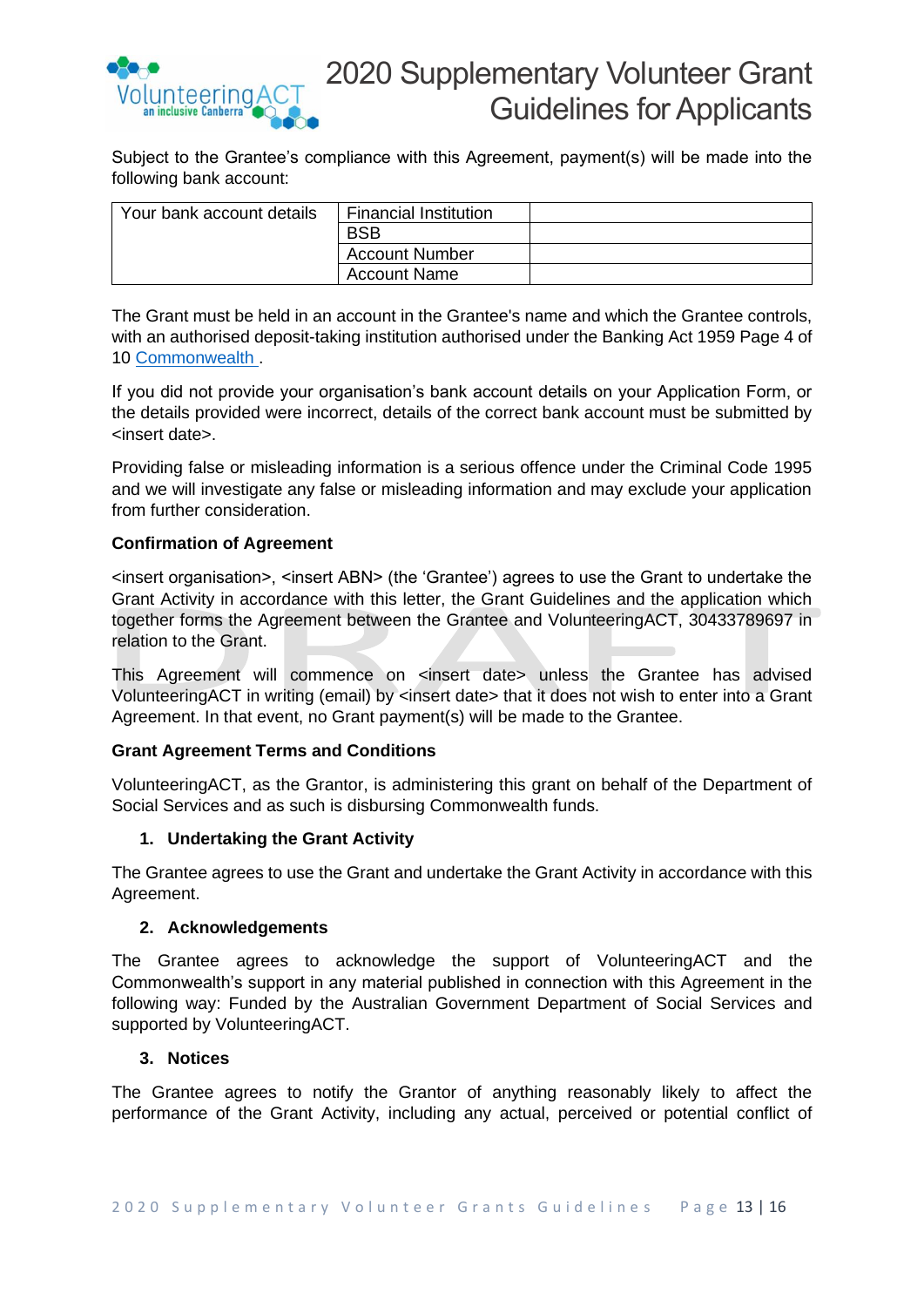

interest which could affect the Grantee's performance of this Agreement and to take action to resolve the conflict.

# **4. Payment of the Grant**

The Grantor agrees to pay the Grant to the Grantee in accordance with this Agreement.

The Parties agree that the amount of the Grant is inclusive of any GST payable and the Grantee agrees to pay all taxes, duties, and government charges in connection with the performance of this Agreement.

# **5. Spending the Grant**

The Grantee agrees to spend the Grant for the sole purpose of undertaking the Grant Activity, and to provide a statement, when the Grant Activity has been completed, in the form and by the date required by the Grantor and signed by the Grantee, verifying that the Grant Activity has been undertaken and the Grant was spent in accordance with this Agreement. The Grantee must keep original receipts showing purchases for up to five (5) years in the instance that they may be required to provide proof of purchase.

## **6. Repayment**

If any of the Grant amount has been spent other than in accordance with this Agreement or on expiration or termination of this Agreement is additional to the requirements of the Grant Activity, the Grantee agrees to repay that amount to the Grantor, unless the Grantor agrees in writing otherwise.

#### **7. Record Keeping**

The Grantee agrees to maintain records of the performance of the Grant Activity and the expenditure of the Grant for five (5) years and to make them available to the [Commonwealth](https://www.finance.gov.au/government/commonwealth-grants/commonwealth-grants-rules-guidelines) and/ or Grantor on request.

#### **8. Privacy**

When dealing with Personal Information (as defined in the Privacy Act 1988) in carrying out the Grant Activity, the Grantee agrees not to do anything which, if done by the [Commonwealth,](https://www.finance.gov.au/government/commonwealth-grants/commonwealth-grants-rules-guidelines) or Grantor, would be a breach of the Privacy Act 1988.

#### **9. Grant Activity Material**

The Grantee gives (or procures for) the [Commonwealth](https://www.finance.gov.au/government/commonwealth-grants/commonwealth-grants-rules-guidelines) a non-exclusive, irrevocable, royalty free licence for the [Commonwealth](https://www.finance.gov.au/government/commonwealth-grants/commonwealth-grants-rules-guidelines) or to use, reproduce, publish, and adapt all material that is provided to the [Commonwealth](https://www.finance.gov.au/government/commonwealth-grants/commonwealth-grants-rules-guidelines) under this Agreement.

#### **10. Confidentiality**

The Parties agree not to disclose each other's confidential information without prior written consent unless required or authorised by law or Parliament.

#### **11. Insurance**

The Grantee agrees to maintain adequate insurance for the duration of this Agreement and provide the Grantor with proof when requested.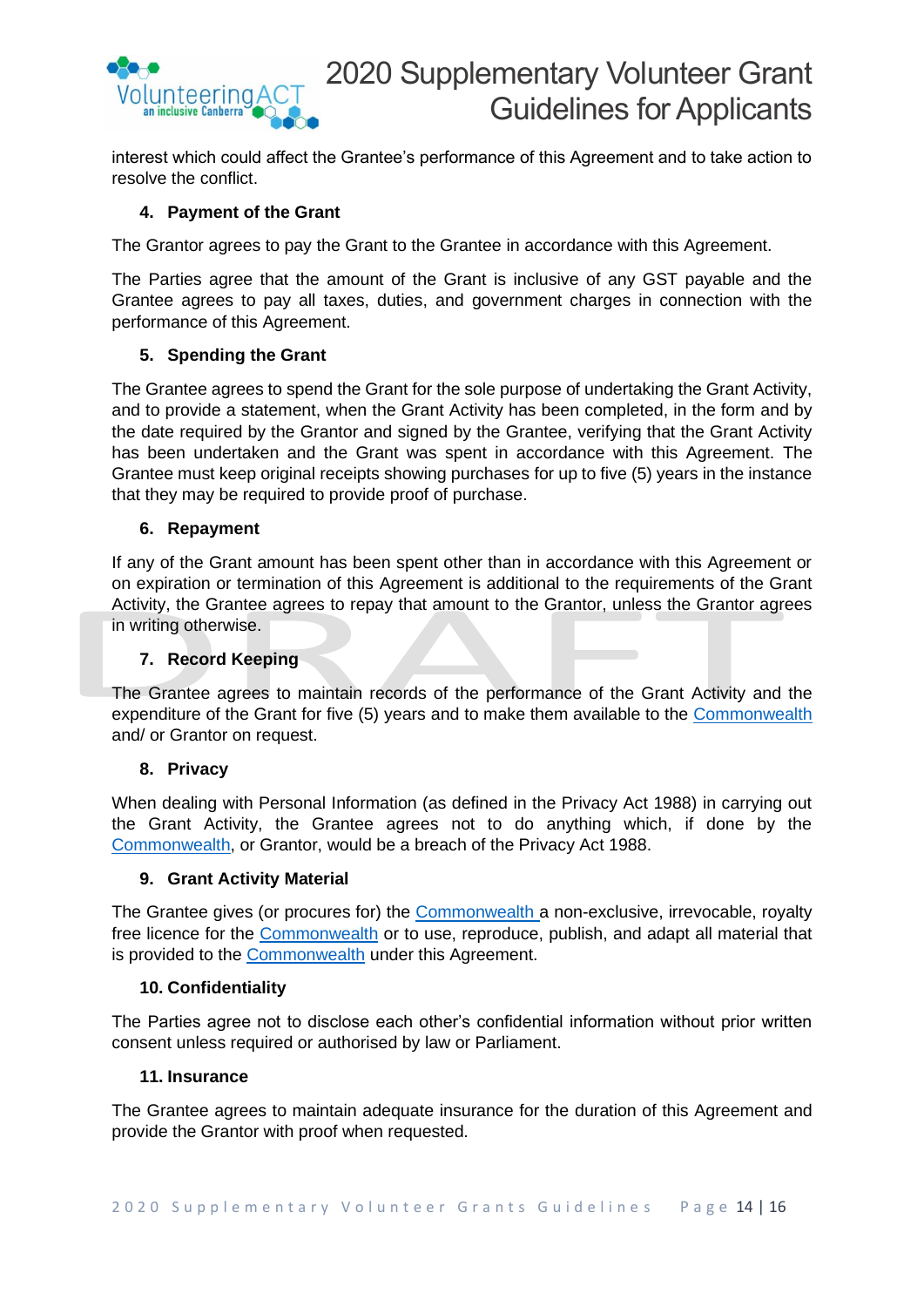

# **12. Licences and Approvals**

The Grantee must ensure that all persons engaged to work on the Grant Activity obtain and maintain all relevant licences, registrations or other approvals required by applicable laws or as directed by the Commonwealth, including but not limited to police checks, Working With Children checks and Working with Vulnerable People checks.

# **13. Dispute Resolution**

The Parties agree not to initiate legal proceedings in relation to a dispute unless they have tried and failed to resolve the dispute by negotiation. The Parties agree to continue to perform their respective obligations under this Agreement where a dispute exists. The procedure for dispute resolution does not apply to action relating to termination or urgent litigation.

# **14. Terminations for Default**

The Grantor may terminate this Agreement by notice where it reasonably believes the Grantee:

a) Has breached this Agreement.

b) Is non-compliant with the obligations in the Guidelines for Applicants

c) Has provided false or misleading information, or omitted relevant information to the Grantor or the Australian Government in relation to the grant.

d) Has become bankrupt or insolvent, entered into a scheme of arrangement with creditors or come under any form of external administration.

# **15. Changes to Grantee Contact Details**

The Grantee must inform the Grantor within 10 days of the change, if there are any changes to their:

- a) Name
- b) Address
- c) Contact person name
- d) Bank account details

# **16. Breach or Potential Breach of Terms and Conditions**

If the Grantee becomes aware of a breach or potential breach of the terms and conditions of the grant agreement, the Grantee must immediately contact and inform the Grantor.

# **17. Impact on Spending of Grant**

The Grantee should inform the Grantor if anything is likely to affect the spending of their grant. The Grantor needs to be informed of there are any changes to the Grantee organisation or its busines activities, particularly if these impact on the Grantee's ability to complete the grant, carry on its business, and/ or pay debts due.

# **18. General Provisions**